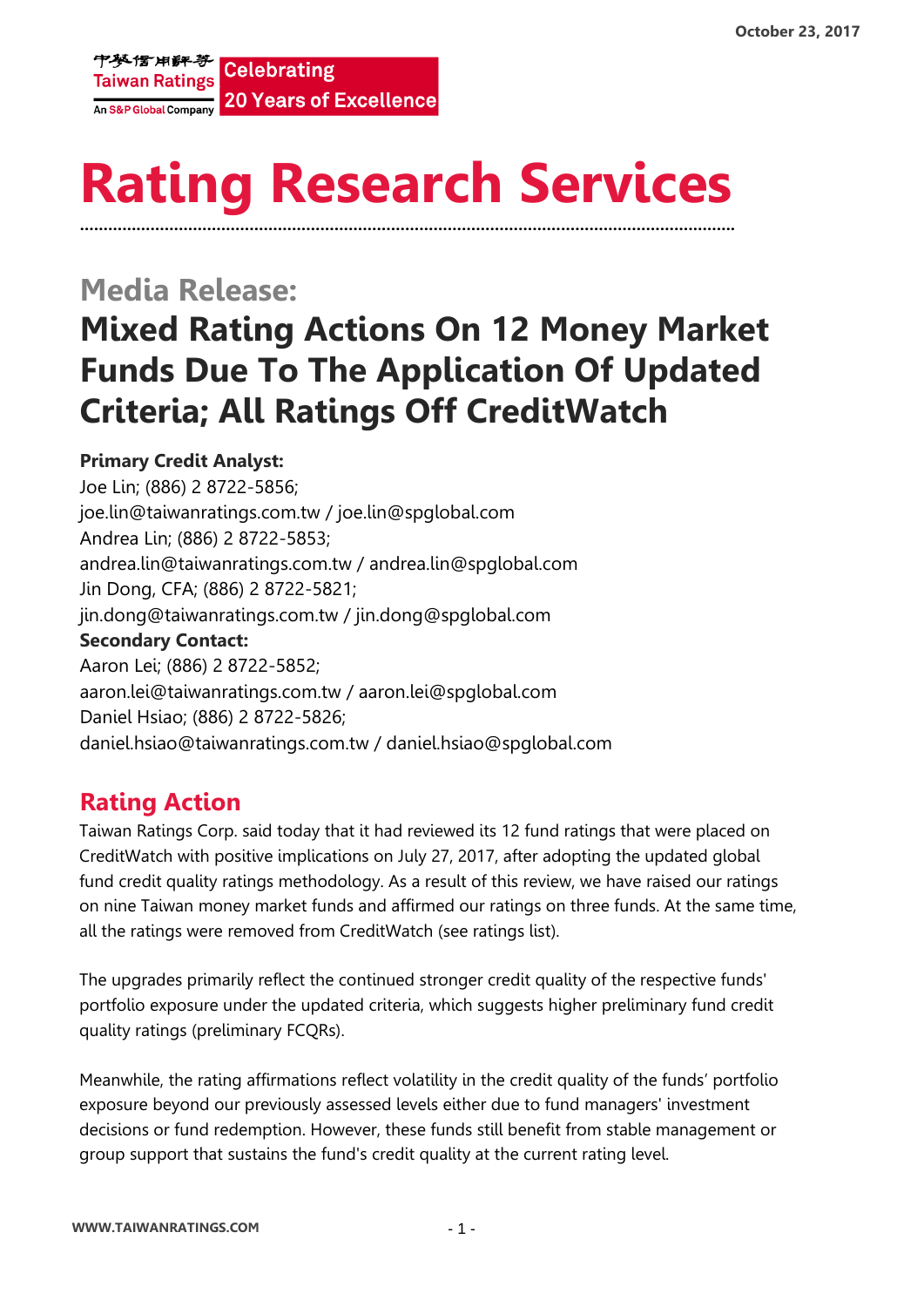The preliminary FCQRs that we now assess for **[FSITC Taiwan Money Market Fund,](https://rrs.taiwanratings.com.tw/portal/member/viewFund/509) [FSITC](https://rrs.taiwanratings.com.tw/portal/member/viewFund/516)  [Money Market Fund,](https://rrs.taiwanratings.com.tw/portal/member/viewFund/516) [Fuh Hwa Money Market Fund](https://rrs.taiwanratings.com.tw/portal/member/viewFund/511)**, and **[Prudential Financial Money](https://rrs.taiwanratings.com.tw/portal/member/viewFund/515)  [Market Fund](https://rrs.taiwanratings.com.tw/portal/member/viewFund/515)** are lower than those suggested by the funds' portfolio exposure under our fund credit quality matrix. This is because we expect further volatility of these funds' credit scores in the future, due to potential changes in portfolio management strategies by respective fund managers.

We assessed the risk management and compliance of all reviewed funds as strong because of the stringent regulations on fund investment, prevention of conflict of interest, compliance and internal control framework, minimum risk management and disaster recovery preparation, and qualification on all related staff of the fund companies. Some fund houses also demonstrate strong risk management and stringent oversight.

#### **Related Criteria**

- Fund Credit Quality Ratings Methodology June 26, 2017
- Understanding Taiwan Ratings' Rating Definitions, www.taiwanratings.com November 18, 2014

(Unless otherwise stated, these articles are published on www.standardandpoors.com, access to which requires a registered account)

### **Ratings List**

Upgraded; CreditWatch Action

|                                                           | To         | From             |
|-----------------------------------------------------------|------------|------------------|
| <b>CTBC Hua Win Money Market Fund</b>                     |            |                  |
| Fixed-income Fund Credit Quality Rating                   | twAA+f     | twAAf/Watch Pos  |
| <b>Eastspring Investments Well Pool Money Market Fund</b> |            |                  |
| Fixed-income Fund Credit Quality Rating                   | $twAA + f$ | twAAf/Watch Pos  |
| <b>FSITC Money Market Fund</b>                            |            |                  |
| Fixed-income Fund Credit Quality Rating                   | $twAA + f$ | twAAf/Watch Pos  |
| <b>Fuh Hwa Money Market Fund</b>                          |            |                  |
| Fixed-income Fund Credit Quality Rating                   | twAA+f     | twAAf/Watch Pos  |
| <b>Invesco Taiwan Money Market Fund</b>                   |            |                  |
| Fixed-income Fund Credit Quality Rating                   | twAAAf     | twAA+f/Watch Pos |
| JP Morgan (Taiwan) First Money Market Fund                |            |                  |
| Fixed-income Fund Credit Quality Rating                   | twAAAf     | twAA+f/Watch Pos |
| Nomura Taiwan Money Market Fund                           |            |                  |
| Fixed-income Fund Credit Quality Rating                   | $twAA + f$ | twAAf/Watch Pos  |
| <b>Prudential Financial Money Market Fund</b>             |            |                  |
| Fixed-income Fund Credit Quality Rating                   | twAA+f     | twAAf/Watch Pos  |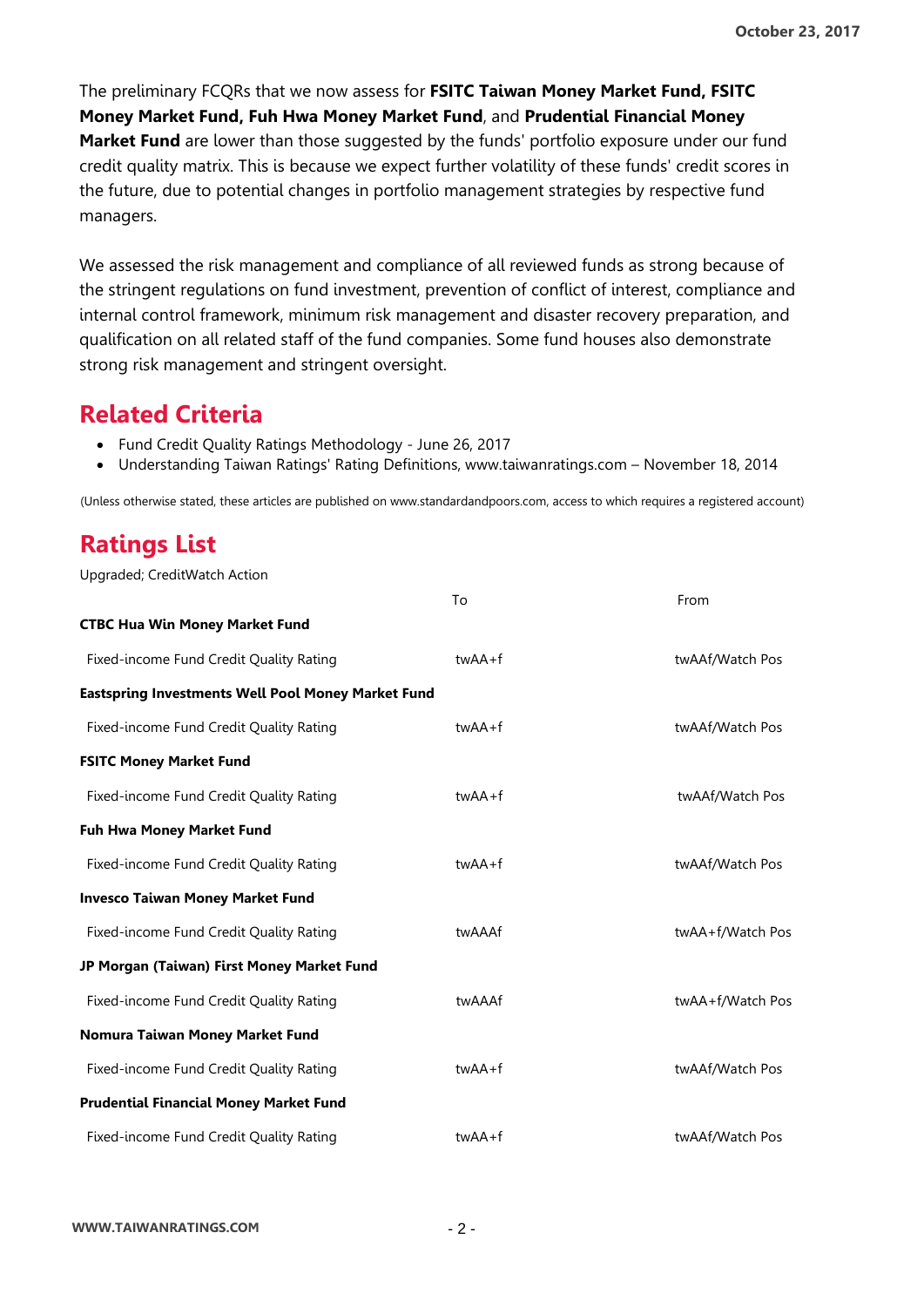#### **[Schroder Taiwan Money Market Fund](https://rrs.taiwanratings.com.tw/portal/member/viewFund/519)**

| Fixed-income Fund Credit Quality Rating | twAAAf | twAAf/Watch Pos |
|-----------------------------------------|--------|-----------------|
| Ratings Affirmed; CreditWatch Action    |        |                 |
|                                         | To     | From            |
| <b>Capital Money Market Fund</b>        |        |                 |
| Fixed-income Fund Credit Quality Rating | twAAf  | twAAf/Watch Pos |
| <b>FSITC Taiwan Money Market Fund</b>   |        |                 |
| Fixed-income Fund Credit Quality Rating | twAAf  | twAAf/Watch Pos |
| <b>TCB Money Market Fund</b>            |        |                 |
| Fixed-income Fund Credit Quality Rating | twAAf  | twAAf/Watch Pos |